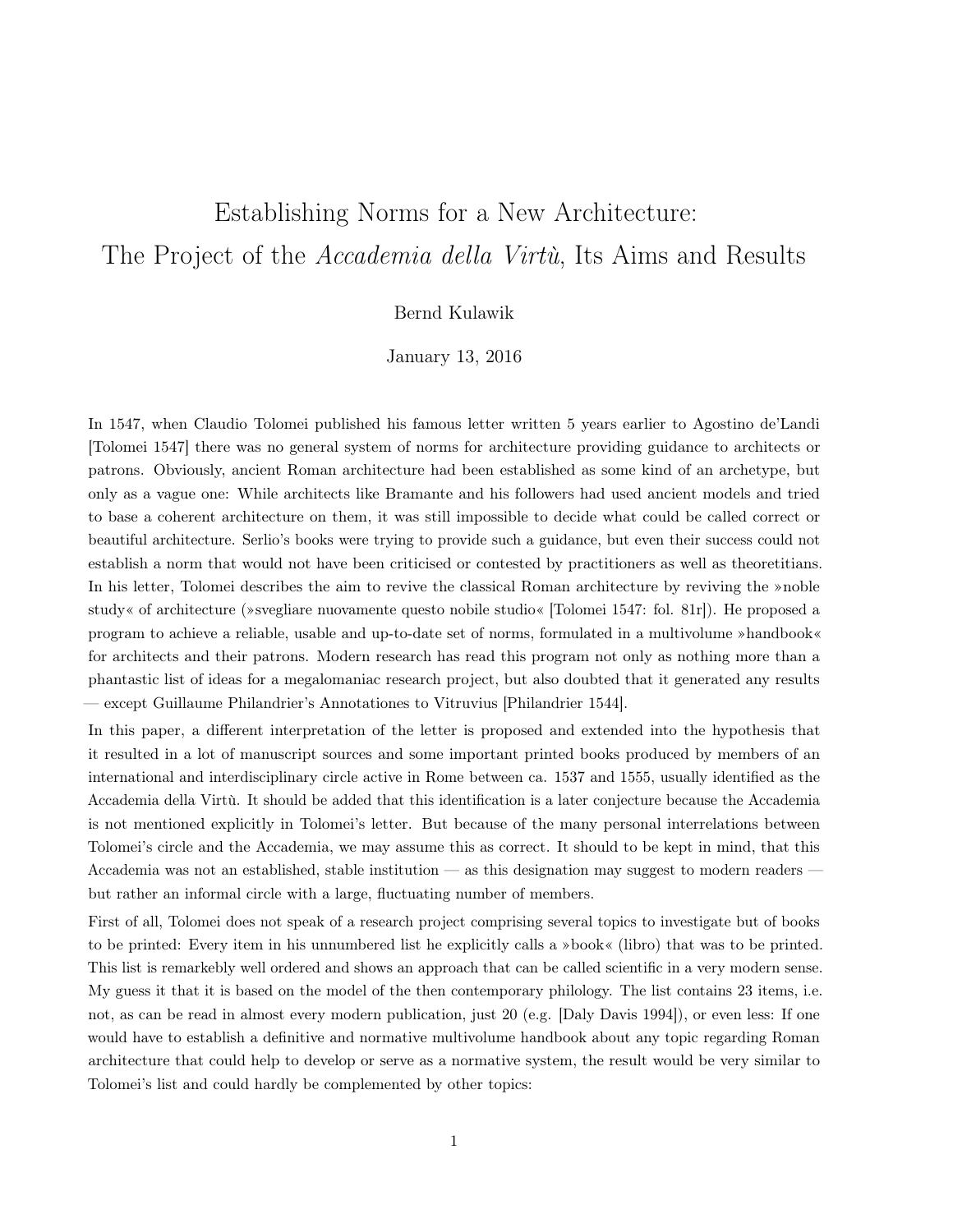- 1. A Latin commentary on difficult passages in Vitruvius' *De architectura* compared to other sources.
- 2. A critical philological list of all known versions and editions of Vitruvius.
- 3. A new edition of Vitruvius correcting the errors in former editions and reconstructing all lost illustrations, adding new ones where necessary. [Here Tolomei's text is not exactly clear if this should be one or two separate volumes: 2 volumes would have made a comparison between text and images easier. Therefore, the list could could be read as containing 24 instead of 23 items.]
- 4. A Latin vocabulary of all Latin terms used by Vitruvius.
- 5. A Latin vocabulary of all Greek terms used by Vitruvius.
- 6. A critical commentary on Vitruvius' Latin in comparison to other classical authors.
- 7. A new edition of Vitruvius' Ten Books in a better, more correct or classical Latin.
- 8. A new translation of Vitruvius into modern, i.e. Tuscan, Italian.
- 9. A Tuscan vocabulary of all architectonical terms used by Vitruvius.
- 10. A Tuscan vocabulary of all tools and architectonical parts mentioned by Vitruvius.
- 11. An overview of the architectural rules given by Vitruvius comparing them with built examples.
- 12. A commented chronology of Rome's urban development since the Roma quadrata with maps.
- 13. A commented representation of all ancient buildings in Rome and of some from outside Rome with plan, elevation and section. [All comments would consist of a historical or mythological and an architectural or describing section.]
- 14. A commented representation of all ancient tombstones and sarcophagi as sources for Roman mythology, politics and history usable as helpful tools for the identification of buildings.
- 15. A commented representation of all statues.
- 16. A commented representation of all friezes, reliefs, architraves etc.
- 17. A representation of surviving architectural elements like cornices, doors, bases, capitals etc. that can not be identified as parts of known buildings.
- 18. A representation of all vases and similar, rather ornamental objects.
- 19. A commented representation of all ancient tools and instruments.
- 20. A commented collection of all known inscriptions.
- 21. A descriptive list of all known or surviving paintings.
- 22. A commented representation of all known medals and coins.
- 23. A reconstruction of ancient building and hydraulic machines according to Vitruvius and other authors.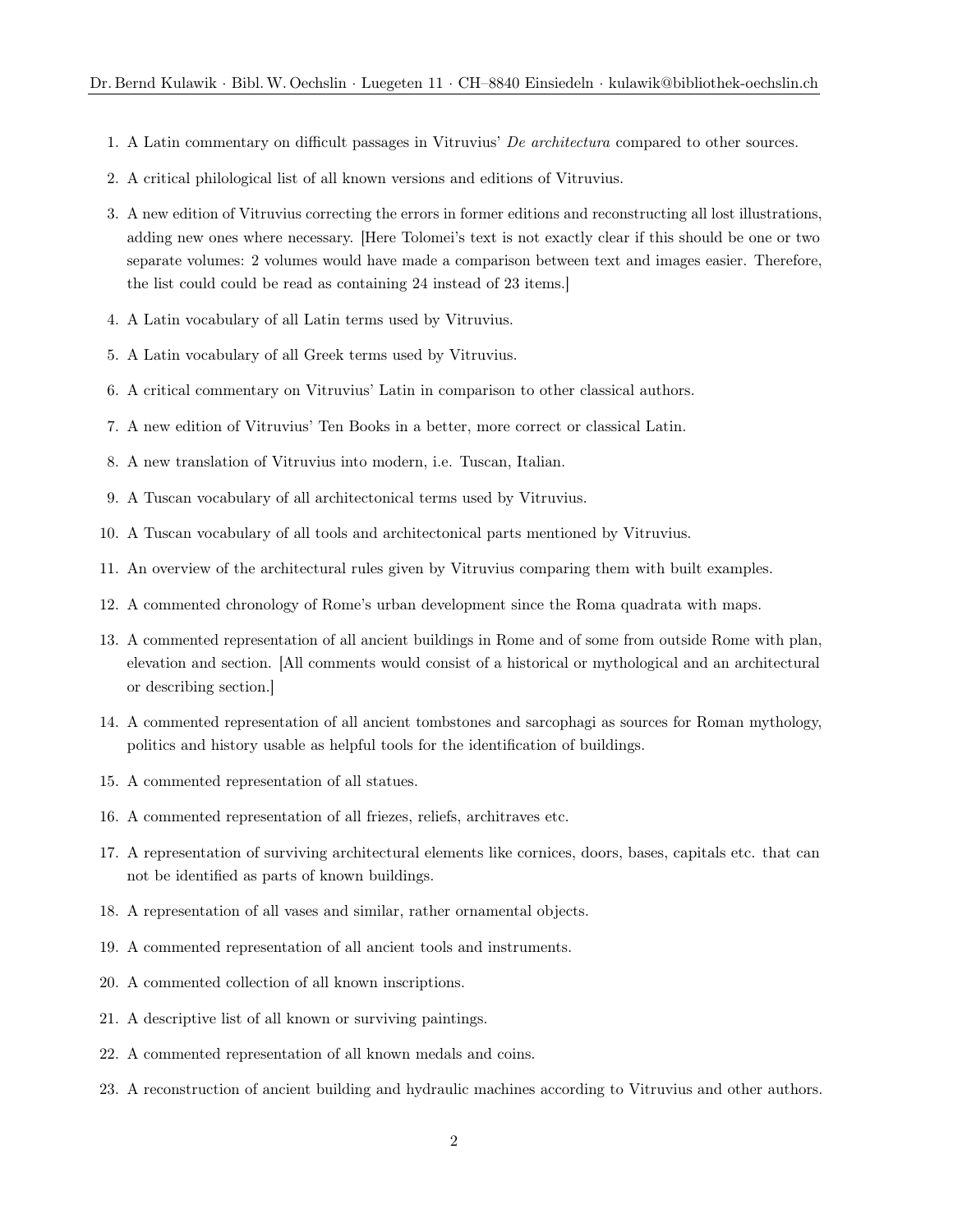It should be noted that only half of the books listed  $(1-11 + 23)$  is dedicated to Vitruvius, therefore the Accademia should not be called »vitruvian academy« as it is almost ever done by reducing its aims.

As if this list was not impressive enough — and many books would have to consist of multipel volumes — , Tolomei claims at the end of his letter that he and his circle of learned men would be able to publish them in less than three years: »Cosi partendosi tra tanti dotti huomini queste fatiche, non è dubbio che'n manco di tre anni si condurran tutte a fine.« [Tolomei 1547, fol. 84v] If we don't want to read this as a straight and impertinent lie by Tolomei to Landi — whom he wanted to win as a patron for the project — and to his readers, we may conclude that at least parts of the preparatory work for this publication were underway or even finished by 1542 or, at least, 1547. Because of the very systematic approach (among other reasons), it should be worth searching for these books or their respective preparations. At least Philandrier's Annotationes were already published by 1547 — and this could be the reason why a similar book is mentioned as item 1 of the list, even though Tolomei does not explicitly refer to it: Of course such a reference would not have been possible in the original letter of 1542.

In 1552, Philandrier's printer in Lyon, Jean de Tournes, published the Annotationes together with Vitruvius' full text [Philandrier 1552]: The subtitle of this book claims that it contained »omnibus omnium editionibus longè emendatiores, collatis veteribus exemplis«, i.e. an improved text created by comparing and emendating all »old examples«. One may guess that this refers to printed editions as well as manuscript sources. This comes close to Tolomei's description for book 3. As far as I know, it has never been tried to identify the sources used for this publication and — by comparing them with the printed text — if it fulfills this claim.

In 1986, the art historian Richard Harprath and the archaeologist Henning Wrede published a catalogue of the so-called Codex Coburgensis [Harprath/Wrede 1986], a collection of very precise anonymous drawings after tombstones and sarcophagi arranged carefully in an order representing the interrelation of ancient Roman mythological topics. Together with the parallel Codex Pighianus in Berlin this codex, preserved at the Veste Coburg in Germany, represents — as Harprath and Wrede saw it — the first systematic book in the history of archaeology. Because Stephanus Winandus Pighius, owner of the Berlin codex, stood in close relation to cardinal Marcello Cervini (later pope Marcellus II), leading member of the Accademia, it may be assumed that both codices could be counted as the preparatory material for book 14. Particularly remarkable in these drawings is the careful representation of the originals in their exact conditions: no corrections or completions were added to damaged figurative elements or inscriptions.

The same methodological approach can be found in a group of 6 manuscript volumes with Latin inscriptions in the Biblioteca Apostolica Vaticana [Vat. lat. 6034, 6036–6040], collected by Jean Matal: Here, we find every inscription in its surviving form, often even copying the shape of the letters, annotated with clearly separated solutions for missing parts or errors and with an identification of the printed or manuscript sources, the location of the originals and the names of the persons who had contributed the inscription or checked its current state. Among Matal's collaborators named with their respective roles, are: Martin de Smet, Antoine Morillon (presumably responsable for the Codex Coburgensis), Stephanus Winandus Pighius, Guillaume Budè (son of the famous French Humanist), Aldus Manutius the Younger, Guillaume Philandrier, Pirro Ligorio, and, only once, Andrea Palladio. Theodor Mommsen made Matal's codices into the foundation of the Corpus Inscriptionum Latinarum started in 1853.

In addition, the Vaticana owns printed volumes of collected inscriptions with manual corrections by Matal and others, and lots of similar material written by different hands from the inheritance of Aldo Manuzio the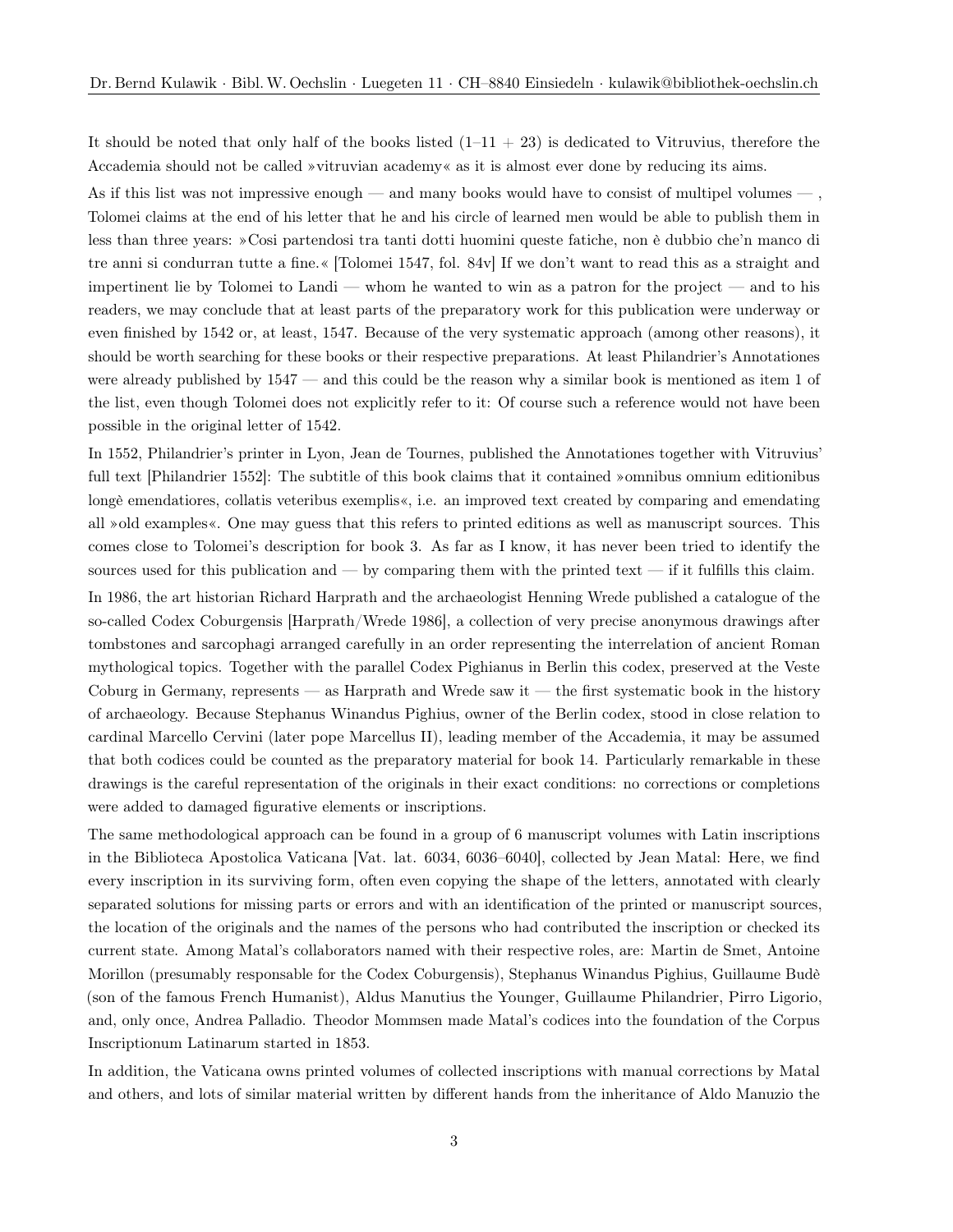Younger and Onofrio Panvinio. It should be mentioned, that Panvinio himself attributed his introdution to antiquarian studies to Matal. The list of Matal's collaborators and their personal relations allows us to assume that his codices were made as preparations for book 20 in Tolomei's list.

Together with Antonio Agustìn and Jakob Fugger (who later became Jacopo Strada's patron) Matal had studied law with Alciato. After having almost finished an edition of the Codex Pisanus in Florence, he followed his friend Agustìn to Rome where the latter became a member of the papal Rota and acquired fame as collector of medals and coins. After his return to Spain Agustìn published the famous Diálogos de medallas, inscripciones y otras antigüedades [Agustìn 1587], in its Italian translations — [Agustìn (1587)] and [Agustìn 1592] — for more than a century one of the most important numismatic books. Jacopo Strada had drawn about 1,000 items from Agustìn's collection and used them in his own publications. Having travelled in his function as antiquarian for Fugger and, later, the Emperor, and as trader of antiquities between Italy, Germany, Austria and France for many years, Strada settled in Rome from 1553 to 1555 where he was invited to participate in the meetings of an Accademia of learned men at the court of cardinal Alessandro Farnese. (On Strada's fascinating biography and immense collection of drawings, antiquities and books see the forthcoming book by Dirk Jacob Jansen, [Jansen (2015)].) Because of personal interrelations we may assume that this Accademia is more or less identical with the Accademia della Virtù. While Strada first used his access to Agustìn's and others' numismatic collections for his Epitome [Strada 1553], he later started — among many other projects — a collection of over 9,000 drawings after ancient coins and medals today preserved at Gotha, Germany. 3,000 pages with Strada's annotations to these drawings also survived — and both collections will now be studied in detail for the first time in a project started by Dirk Jansen and Volker Heenes in December 2015. — From the publications by Agustìn and Strada, and especially from their collection of coins and Strada's drawings, we may conclude that they could represent at least parts of or derive from the preparations for book 22 in Tolomei's list.

Another volume of drawings by Strada and his workshop mentioned in Jansen's book is volume 2 (of 3) of the Codex miniatus 21 in the Österreichische Nationalbibliothek, Vienna: It contains 172 drawings of ancient statues that may be related to preparations for Tolomei's book 15.

While Strada's drawings and prints do not follow the strict methodological approach to ancient sources observable in the aforementioned collections of drawings and inscriptions, another large group of drawings fulfills exactly these criteria:

The so-called Codex Destailleur  $D = Hdz$  4151) at the Berlin Kunstbibliothek was named by Hermann Egger [Egger 1903] after its last — and, in fact, also first — known owner, the French architect Hippolyte Destailleur (1822–1893). With its 120 sheets containing almost 1,000 single drawings this codex is the largest surviving part of a group of architectural drawings representing ancient and the some of the most important contemporary Roman architecture from the middle of the 16th century. Even though these drawings are characterised by an incredible amount of very precise information, showing the buildings or their ruins with more details and unrivalled completeness than any other drawings made until the 20th century, they have largely been ignored by archaeologist as well as architectural historians. The main reasons may be that the mostly French — draughtsmen remained anonymous and that the drawings have not been used as models for prints or built architecture — at least: as far as I know. Besides the mentioned characteristics, the systematic approach to document every available element is simply astonishing: Even pipes for water and heating systems, structures of cellars and roofs, hidden staircases and rooms hardly accessible have been measured, as well as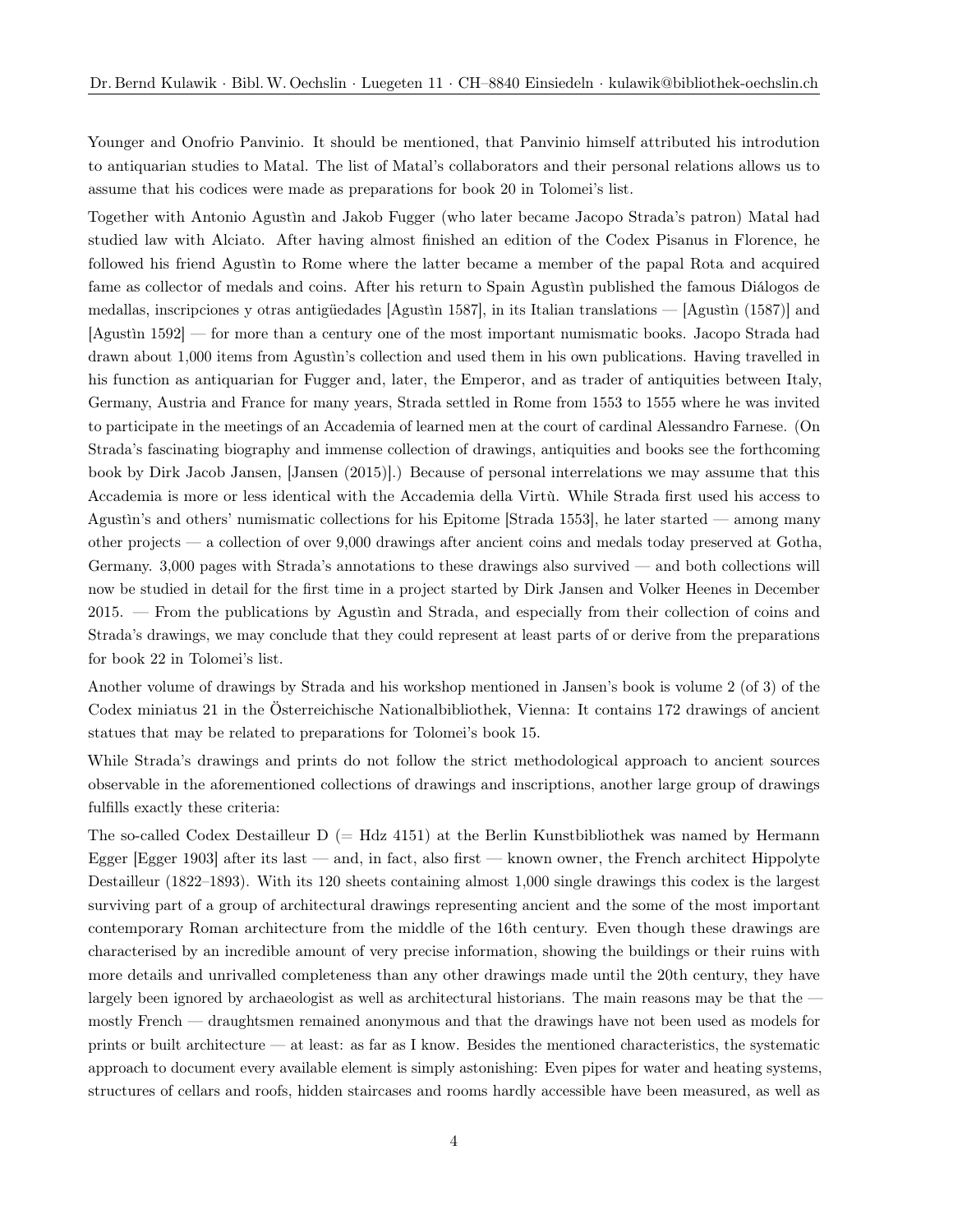many more details that often got lost since the 16th century. Thus, these drawings have to be regarded as invaluable sources for ancient Roman architecture and what was or could have been known about it in the Renaissance. The entire group presumably consists of more than 660 sheets in 12 collections with more than 3,000 single drawings, reaching from capitals and other architectural elements to entire, highly complex plans of, e.g., baths in several, carefully related sheets. This may be the largest surviving documentation of the most comprehensive archaeological survey before the 19th century, if not: ever.

The main problem with this group of drawings is, that until now only one draughtsman could be identified as a certain »Guielmo franciosio« mentioned in the documents of the Archivio storico in the Fabbrica di San Pietro in the Vatican, where he often appears together with other French craftsmen working one day less than their Italian colleagues [Kulawik 2002: vol. 1, pp. 262–266]. My interpretation of this fact is that »Guielmo« and his group, during the days they took off from the Fabrica, worked on these drawings for someone else, because it seems implausible that a group of craftsmen, many of them not even good draughtsmen, developed the plan to document all ancient and some modern buildings in and outside of Rome and that they carried it out during many months or rather: years. In addition, many annotations to the drawings clearly address other people who must have been in the position of orderers: For these persons, the draughtsmen often tried to write Italian, which they clearly did not master very well. Because some of the annotations are in French it seems also plausible to assume that the addressed persons were a group of French and Italian learned men with some considerable interest and knowledge in ancient Roman architecture to commission such a survey project. The only adequate group active in Rome between ca. 1535 and 1547, when the drawings were executed, is the Accademia della Virtù.

In fact, Giorgio Vasari informs us that the Accademia even had such a survey made for them: In his biography of Jacopo Barozzi da Vignola inserted into the Vita of Taddeo Zuccari, Vasari claims that the Accademia ", used Vignola to measure all the antiquities in Rome":

»Ma dopo, essendo allhora in Roma un'Accademia di nobilissimi gentil'huomini, e signori, che attendevano alla letione di Vitruvio: fra quali era M. Marcello Cervini, che fu poi Papa, Monsig. Maffei, M. Alessandro Manzuoli, & altri, si diede il Vignuola per servitio loro a misurare interamente tutte l'anticaglie di Roma, & fare alcune cose, secondo i loro capricci, la qual cosa gli fu di grandissimo giovamento nell'imparare, & nell'utile pariemente.« [Vasari 1568: III,2, p. 700]

Almost exactly the same words are used by Egnatio Danti who published Vignola's Due regole della prospettiva pratica together with his biography [Danti 1583]:

»In quel mentre essendo stata istituita da molti nobili spiriti un'Accademia d'Architettura, della quale erano principali il Sig. Marcello Cervini, che poi fu Papa, Monsignor Maffei, & il Signor Alessandro Manzuoli; [Vignola – B.K.] lasciò di nuovo la Pittura, & ogn'altra cosa, & rivolgendosi in tutto quella nobile esercitatione, misurò, & ritrasse per servitio di quei Signori tutte l'antichità di Roma: d'onde si partì poi l'anno 1537.« [Danti 1583: without page numbers; here pages 1 and 2 of the Vita]

It may be a coincidence that Tolomei also used the words »tutte l'antichità di Roma« in his description of book 13 which should contain the architectural drawings of all buildings. Both Vasari and Danti, had personal contact with Vignola and therefore could be seen as trustworthy sources.

Unfortunately, there are no drawings by Vignola himself that can be identified as belonging to this work done for the Accademia. But at least, Vignola seems to confirm Vasari's and Danti's claims indirectly in his Regola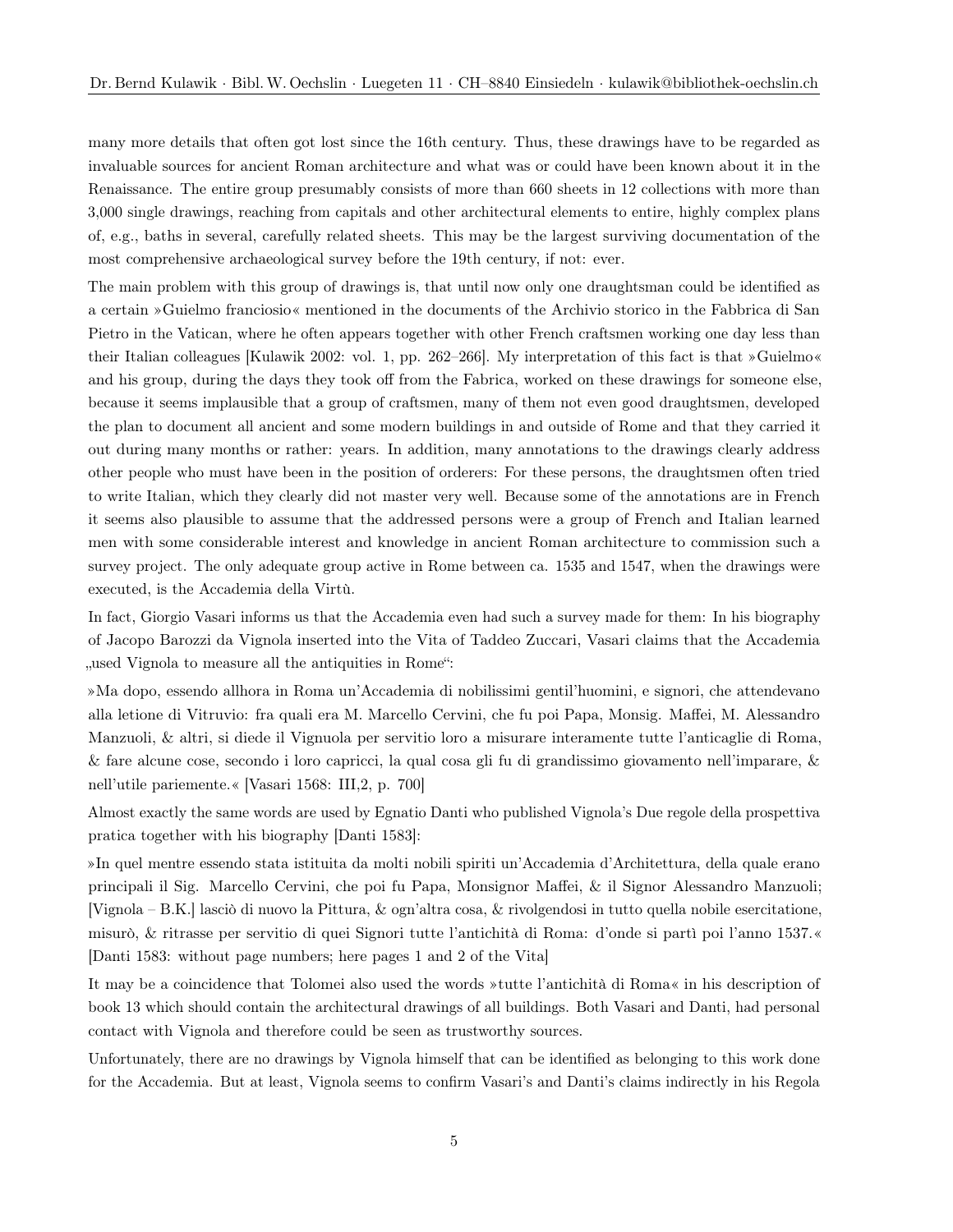delli cinque ordini [Vignola (1562)]: In his short comments to the some of the orders he mentions that he took different ancient examples as models [Vignola (1562): tavv. IIII, XIII, XIIII, XXVI, XVIIII].

But maybe we should not even expect to find original drawings by Vignola's hand from his work for the Accademia: If we consider how architectural surveys were — and, still, are and have to be — made, it seems plausible that a rather experienced draughtsman with some architectural background was not making the measurements and drawings himself, but, instead, led a group of assistants doing the work under his supervision. In this case we would have to expect very precisely measured drawings showing all parts relevant for the understanding of the construction and function of a building — but made by different hands with some corrections or preparations. And this is exactly what can be observed in the drawings from the Codex Destailleur D group: Particularly remarkable are the preparatory drawings in chalk or graphite on these sheets. They often show a very experiences and trained hand, while the measured drawings in ink on top of them were made by rather unpracticed hands, i.e. those of the French craftsmen. — Therefore, I think we may see this group of drawings as the result of the work done by Vignola and others for the Accademia as preparation for book 13 in Tolomei's list.

If Vingola was an employee, if not a member of the Accademia, it may be possible to think of his Regola delli cinque ordini [Vignola (1562)] as a book similar to book 11 on the orders. Because of an experience that also Desgodetz made some 120 years later while measuring Roman antiquities: that none of the rules given by Vitruvius for the orders could be found in the surviving architecture, and having seen that his preparatory work did not result in any publication, Vignola may well have decided to bring out is own Regola as a set of applicable rules for the design of the classical orders in contemporary buildings.

But it is also possible to see Jean Bullant's Reigle generalle d'architecture [Bullant 1564] as such a book: In hiss book, Bullant gives commented representations of the orders according to Vitruvius and compares them with prominent ancient examples that can be found in and around Rome — making this book an even more literally equivalent of Tolomei's proposed book 11. Bullant must have been in Rome before 1564 because he claims he measured some of the buildings himself. Though the woodcuts in his Reigle look very close to some of the drawings in the Codex Destailleur D group, the measurements given in the book are not the same as those in the drawings. Also, it does not seem as if he recalculated or transformed all the measurements, because their proportions to each other are not exactly the same. But because we do not know much about Bullants biography, especially not about his time in Rome and his personal relations, I guess the question if he was in contact with the Accademia should be left open temporarily.

There is another large group of drawings showing some resemblances to the Codex Destailleur D group: the architectural drawings by Andrea Palladio and his workshop. Their similarities were already observed by Heinz Spielmann [Spielmann 1966], but — as far as I know — never probed carefully later. After comparison with Palladio's drawings in London a direct connection or even dependency to the Destailleur group can be excluded. But the reason for this may lie in Palladio's redrawing of almost all of his drawings in the 1560s, presumably in preparation for his Quattro Libri dell'Architettura [Palladio 1570]. Therefore, very few of his early drawings survived: But these show some remarkable similarities to the Berlin drawings like the presentation of the same buildings and views on one sheet or sketches for the construction of spiral that differ only by millimeters when laid upon each other. At least, Palladio's sources and his activities in Rome seem to deserve further investigation, especially when we consider the knowledge of ancient architecture acquired there — like in Vignola's case — was crucial for his later work.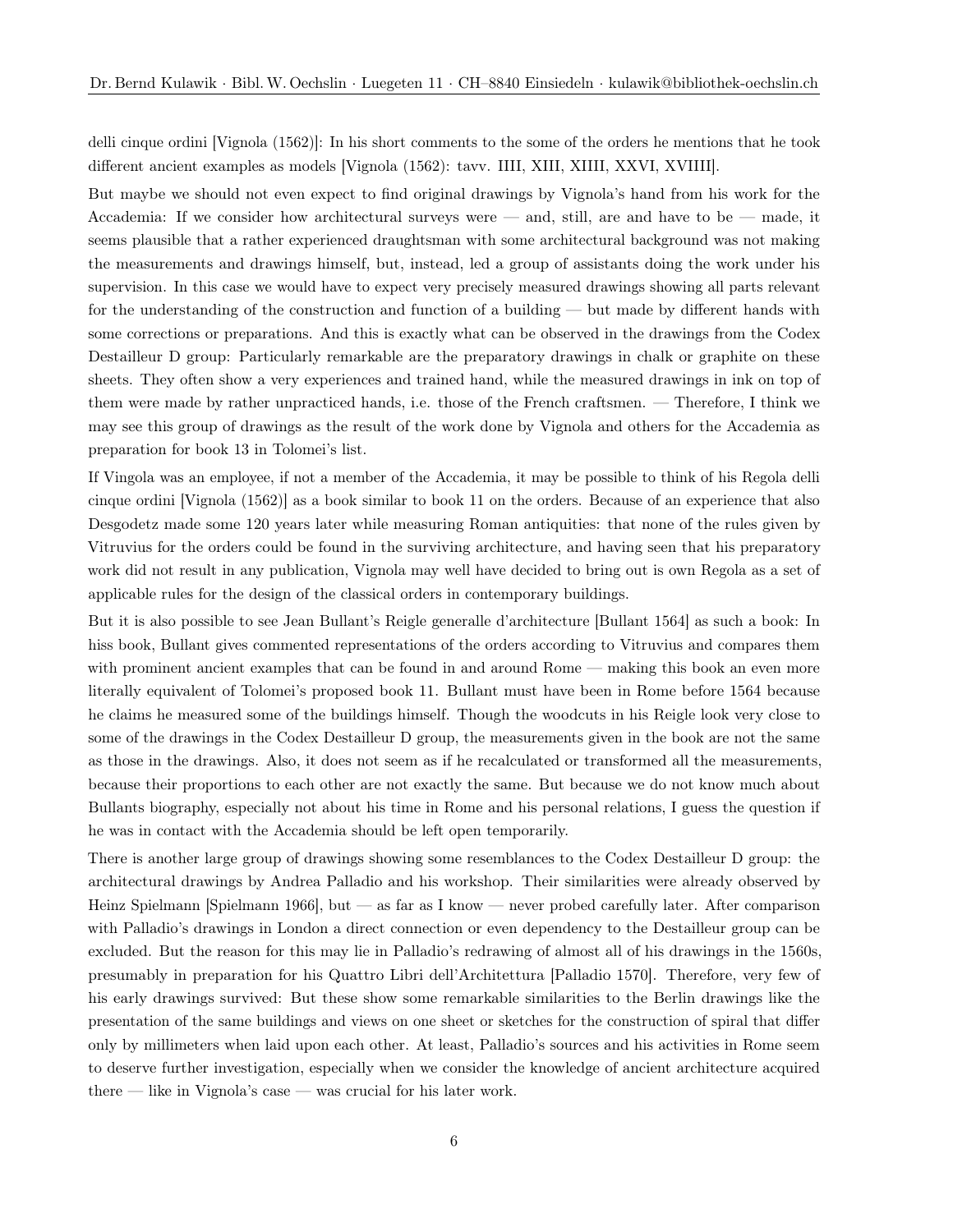The only time that Palladio stayed long enough in Rome to measure many ancient monuments was between 1543 and 1546 when his patron Giangiorgio Trissino had taken him there. Palladio was just a young stonemason becoming an architect, so one may assume that he did not have the financial recourses to pay a group of assistants for the surveys: Even the smallest buildings could not be measured by one person alone. Trissino, who gave Andrea the name Palladio, also stood in contact in with Claudio Tolomei and took part in the sessions of the Accademia. So, it seems possible that the idea to print a comprehensive book starting with the best examples from antiquity and giving a solid foundation for modern architecture — as the Quattro Libri can be described — may be the result of Palladio's contact with the Roman circle of the Accademia. It should be noted that the allegoric figure at the top of Palladio's 4 title pages is the Regina Virtus holding a book, while architectural allegories only fill the lower register.

Comparing the Quattro libri as a compendium on architecture with Tolomei's list, one may miss the editions of Vitruvius: They may be identified in Daniele Barbaro's commented editions of Vitruvius ([Barbaro 1557] and [Barbaro 1567]) for which Palladio provided the illustrations and some architectural advice. It may be another coincidence that Barbaro, who also stood in contact with Trissino, published these volumes comparable to books 3 and 8 n Tolomei's list only after 1555, the year of Cervini's death when the Accademia seems to have resolved.

In this context, one may also assume that the Latin and Tuscan vocabularies mentioned by Tolomei to support the philological work must have existed, at least as manuscripts: It seems impossible that no such vocabularies were created before and in use when the work on Philandrier's Annotationese or maybe even Barbaro's editions was done. Recently, it has been suggested by Rikke L. Christensen [Christensen 2014: pp. 7–9] — who counts only 8 items (»assignments«) in Tolomei's list. . . — that the Barbaro's word indeces could be regarded as these vocabularies, but it is obvious that simple indices pointing to the pages were the words appear can not resemble the vocabularies Tolomei is talking about: These must have rather looked like lexica with translations and explanations of the words as well as hints to other contexts where they could be found — one may think, e.g., of something like Perotti's Cornucopia [Perotti 1489] with longer entries.

Searching for printed books closely resembling items in Tolomei's list, one may also think of the second Italian edition of Marliani's Topographia [Marliani 1544], an extended edition of the first from 1534 [Marliani 1534]. In it Marliani thanks 3 men connected to the Accademia for their assistance and, for the first time, includes simple maps illustrating Rome's urban development. Interestingly, the impressum reads: "Romae in aedibus" Valerij, dorici, et Aloisij fratris, Academiae Romane impreßorum". It does not necessarily mean that these were the official publishers of the Accademia della Virtù, but it can also be excluded that the Accademia mentioned here is the older Roman Academy founded by Leto, because that academy ended with the Sacco di Roma in 1527. Marliani's book may not fulfill the Accademia's intentions but it may be possible to see it as an extensible first step for book 12.

Conclusion There seems to be good reasons and many indications to assume that the publishing project formulated in Tolomei's letter from 1542 was not just a fanciful but overextending research project that never could have been executed in »less than three years«. Instead, the large amount of printed as well as manuscript sources that can be related closely to the Accademia circle should make it reasonable to think of them as parts of the large interdisciplinary project executed by an international team sharing the enormous workload among each other. This material may be related to books 1, 2, 3, 8, 11, 12, 13, 14, 15, 16, 17, 20 and 22 out of the 23 listed by Tolomei — i.e., the surviving material may represent 13 out of the 23 books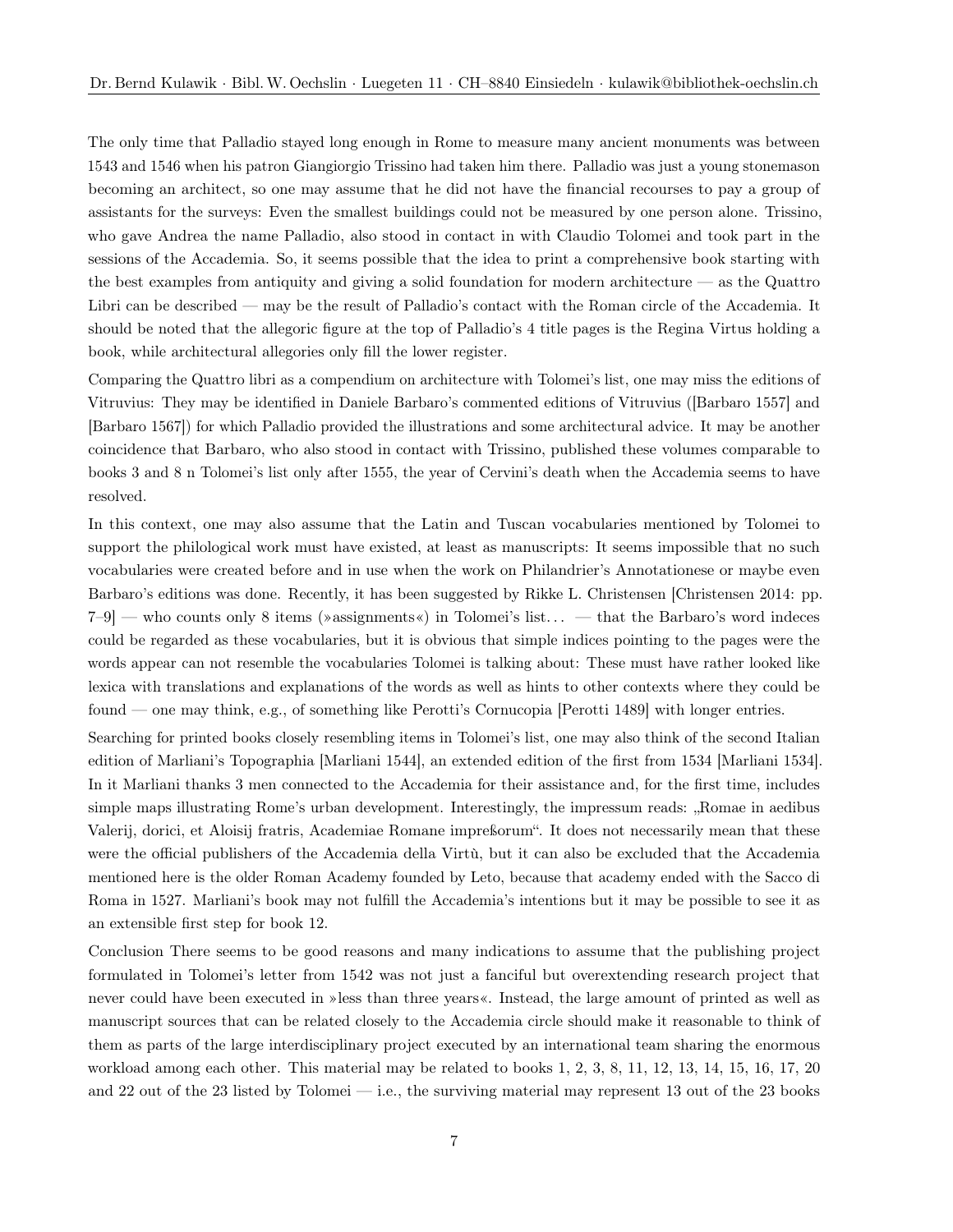planned. And one may even add the presumably lost vocabularies listed as books 4, 5, 9 and 10.

Some of these materials (especially the drawings of monuments and coins) seem to represent the largest surviving coherent corpora of documentation about ancient Roman remains at all going back to a single effort, while others, like the books by Vignola and Palladio, can not be overvalued in their influence on European architecture during the following centuries. That makes the Accademia's project even more worth investigating — a work, that again could only be done by an interdisciplinary group.

The main reason why these materials have never been seen together as stemming from a common context may lie in the same disciplinary fragmentation of the humanities that started with the work of the Accademia. It should be remembered, that the purpose of its project was not to fulfill the curiousity of some ambitious antiquarians, but to establish the best system of norms for a new architecture.